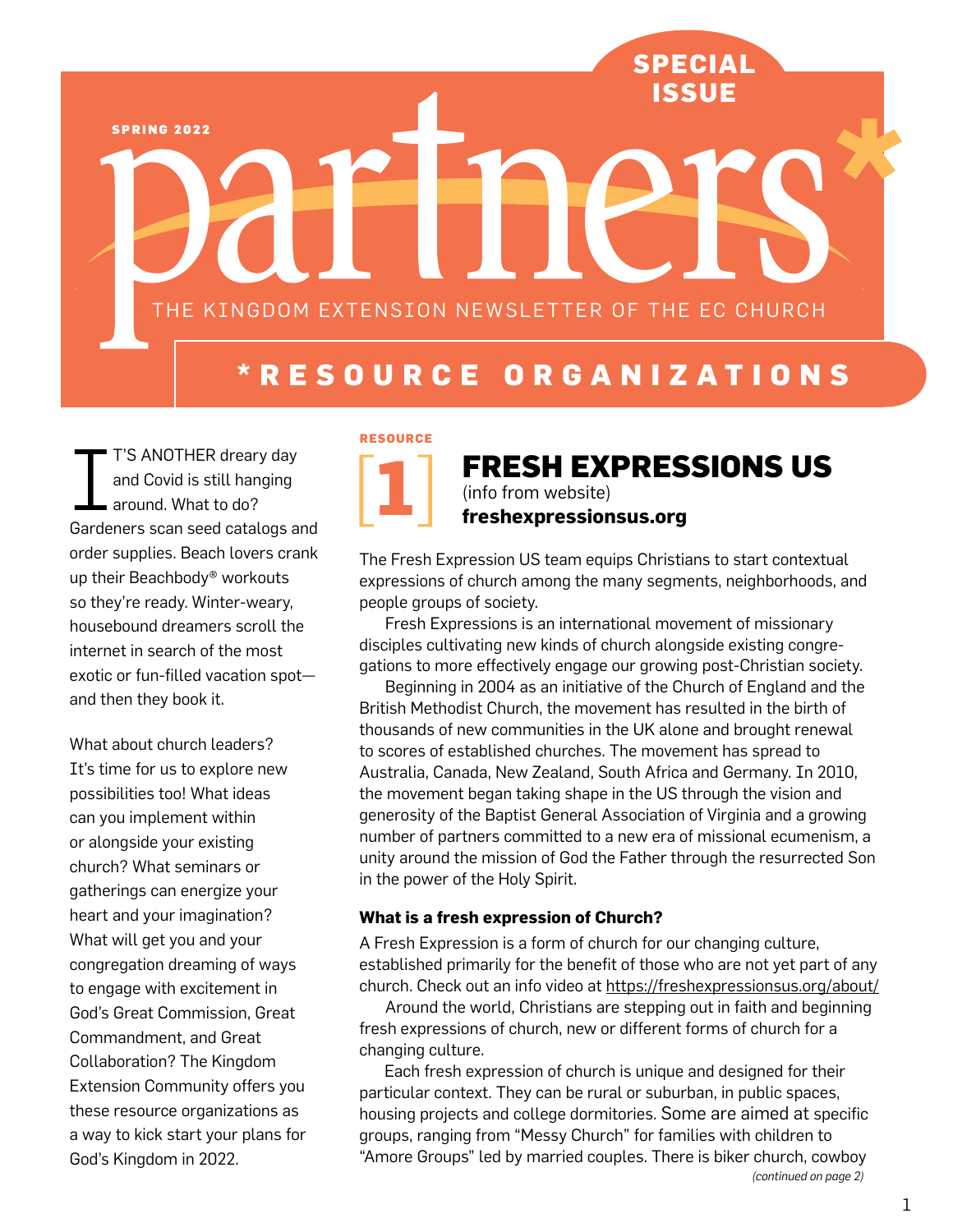church, church for artists, church at or after work; the sky's the limit. Each is an adventure in bringing the power of the Gospel to people who might never experience Christian community and the transformational and self-giving love of Jesus.

### **Four guiding principles tie fresh expressions together.**

#### **Each one is:**

• **Missional** – Joining God's mission by going to those not currently served by any church

**• CONTEXTUAL** – Grounded in the language and culture of the people in and for their particular context

• **Formational** – Focused on discipling people in the way of Jesus

• **Ecclesial** – Forming local, tangible Christian communities that are able to step out as church in their own right

#### **Why Fresh Expressions?**

Our world is rapidly changing. It needs a church, rooted in scripture, orthodoxy and tradition; but fluent in the language and culture of the world today.

 What sets Fresh Expressions apart is a focus on forming faith communities especially for those who have never been involved in church (un-churched) or who have left the church (de-churched). But this doesn't mean giving up on the established church. There is a great inheritance in the established church that can and must be passed along to future generations. We believe the key to doing this is by partnering with pioneering leaders, dynamic pastors and existing churches, denominational streams and agencies who are committed to make disciples who make disciples, raising up leaders with a passion to join with God in the mission edges where new forms of church can flourish.

For more information: **https://freshexpressionsus.org/**

#### **Resource**

[**2**]

## **DINNER CHURCH MOVEMENT**

(info from website)

#### **dinnerchurch.com • dinnerchurchmovement.org**

#### https://freshexpressionsus.org/2021/06/07/seeds-and-fruit-a-dinner-church-story/

Catch a glimpse of God. See the divine in a neighbor or stranger. We believe something sacred happens when we break bread at a common table.

#### **What is the Dinner Church Movement?**

The Dinner Church Movement is made up of churches across the world that share a eucharistic meal as their primary form of worship. The form of our worship services vary, but at their heart, each church embodies a commitment to prayerfully shared meals. This is a place to explore the practice of Dinner Church, a movement that returns to the first century communion practice

of sharing a full meal as worship.

#### **What is a "Dinner Church?"**

Christians in the early church gathered together around a meal, telling the story of Jesus' last supper, breaking bread, and sharing the cup. The earliest known instructions for this Eucharist (or "thanksgiving") meal are found in the Didache, a second century document. Ritualized meals have been practiced by a variety of Christian denomination through the centuries. Moravian Christians celebrate a love feast, or Agape meal.

In 2008, conspirators Rev. Emily M. D. Scott and Rachel Kroh founded St. Lydia's Dinner

Church, the first congregation to make a sacred meal their primary liturgical celebration. The pair were informed by Eucharistic meal liturgies practiced at Union Theological Seminary's chapel, Yale Divinity School's Marquand Chapel, and St. Gregory's of Nyssa's "Feast of Friends." Scott's internship at St. Gregory's under The Rev. Donald Schell and The Rev. Daniel Simons was deeply influential in the liturgical style and principals employed at St. Lydia's. The term "Dinner Church," was coined by Kroh in 2008.

St. Lydia's received attention around the United States and became the model of a number of early Dinner Church experiments,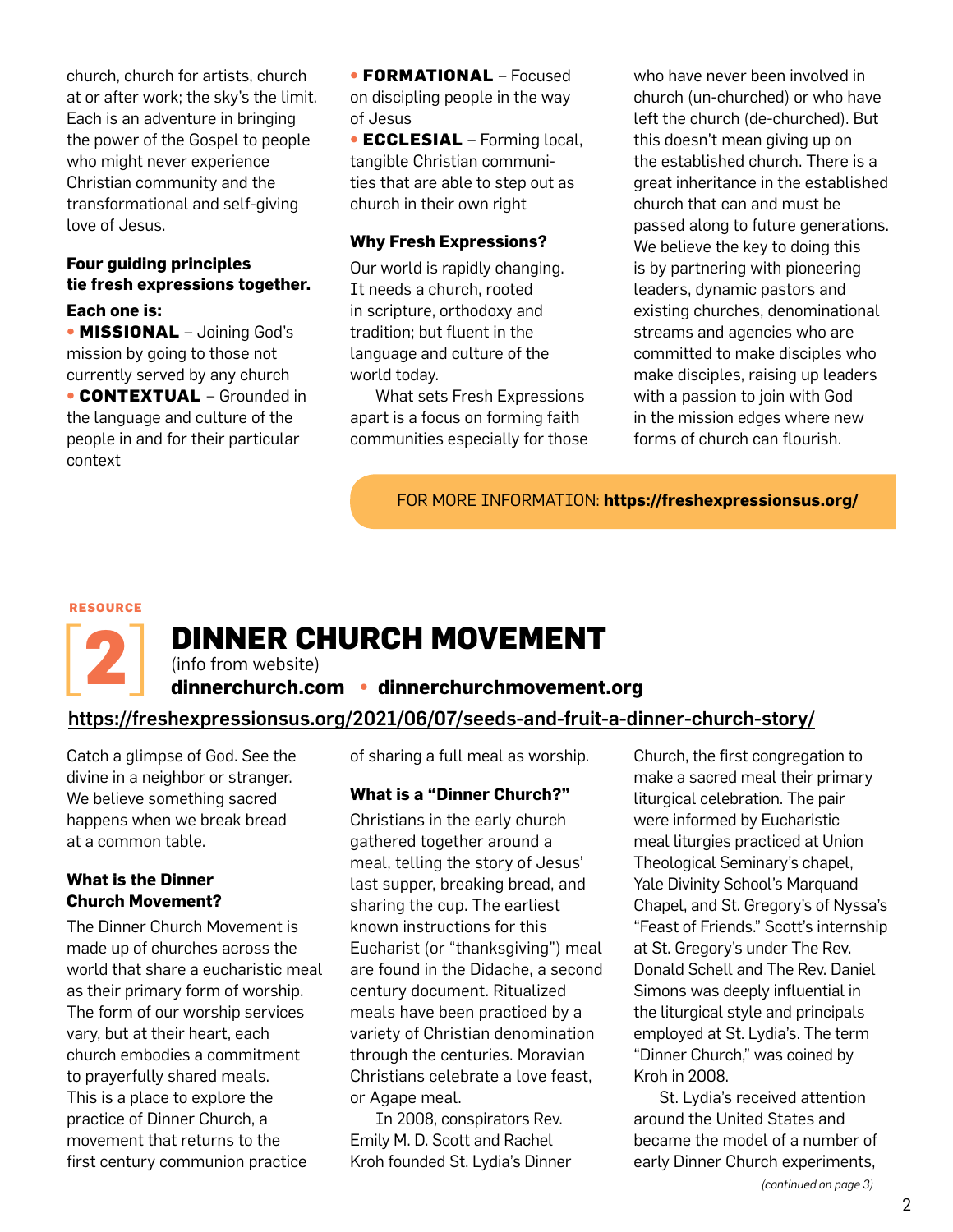including Simple Church in Grafton and Worcester, MA, Root and Branch in Chicago, IL, and Kindred in Houston, TX. Dinner Church has become an example for both established congregations wishing to explore a new liturgical practice and newer congregations who place the practice at the heart of their liturgical life. St. Lydia's has been reported on in "Faith and Leadership," "The Atlantic," and "The Wall Street Journal."

#### **What makes Dinner Church different?**

Dinner Church is practiced in various ways across the country. The practice is strongest when it's adapted for your context, theological background, and cultural realities. We think Dinner Church is characterized by:

- a meal that is explicitly sacramental in nature. The meal is a celebration of communion and is framed with a prayer marking the bread as Christ's body and the cup and Christ's blood.
- a blurring of the boundaries between

the "sacred" and the "profane." By celebrating the Eucharist at an ordinary table with through an ordinary meal, we encounter Christ as present in all the ordinary places in our lives, not just those marked as "holy."

• a focus on participation. Congregants are invited to cook the meal, set the table, and clean up afterward, all as an integrated part of the liturgy. The meal is, quite literally, the work of the people.

For more information: **https://www.dinnerchurchmovement.org/**

#### **Resource**



**EXPONENTIAL** (info from website) **exponential.org**

#### **Exponential 2022 Global Conference** *Empowered: Moving with the Spirit* **March 7 – 10, 2022; Orlando, Florida**

The single command that Jesus gave his followers before igniting a movement was "Do not leave Jerusalem, but wait for the gift my Father promised…" He was telling them to wait for and then move with the Spirit. In 2022, we'll discover a growing awareness of the Spirit's work and leadership while also realizing that we will always be more effective if we move with the Holy Spirit.

#### **2022 THEME BOOK** *Empowered: Pastoral Perspectives on Life and Leadership in the Spirit (*Free Download *https://exponential.org/*)

Empowered exists to inspire and equip pastors and other church leaders to grow in their own knowledge and experience of the Holy Spirit and to lead their churches to do the same. This book

provides both a theological framework for life and leadership with the Holy Spirit and practical advice from pastors who have been on this journey themselves.

#### **Regional – Washington DC 2022 Empowered** *September 12 – 13, 2022* **https://register.exponential.org/dc-2022/ OR**

Join hundreds of leaders for inspiration, encouragement and equipping at Exponential's Washington DC Regional in Chantilly, VA. Register early as space is limited at these smaller, more intimate gatherings.



#### **Join the HUB https://multiplication.org**

The "HUB" is a recently launched FREE digital platform offering exclusive web events including Webinars, Forums, and Office Hours. You will interact with thought leaders shaping the national conversation on multiplication and engage with trusted resources to help you advance your Kingdom mission.

Inside the HUB, you will find unique weekly shows and opportunities to connect with our speakers and other Kingdom leaders. Join today and connect with Kingdom Leaders and Movement Makers for content and conversations to move the mission of Jesus forward.

For more information: **https://multiplication.org/hub/?\_ ga=2.167692926.1746280376. 1642285127-1735448936.1642285127**